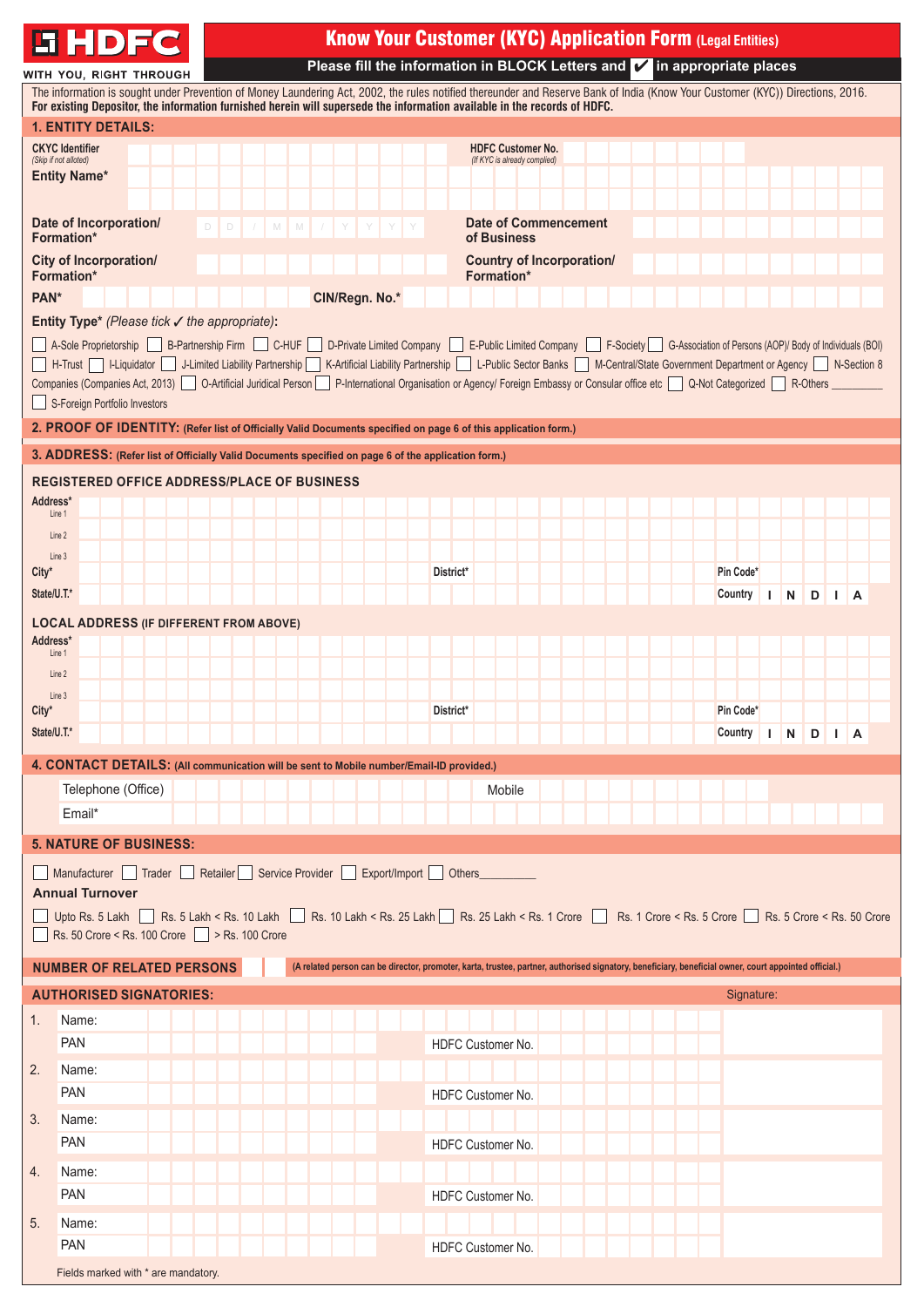| DETAILS OF CONTROLLING PERSON(S) AND BENEFICIAL OWNER(S)                                                                                                                                                                                                                                                                                                                                                                                                                                                                                                                                                                                                               |                                                                                                                                                                                                                                                                                                                                                                                                                                                                                                                                                                                                                                                                                                                                                                                                                                        |                                                                                                                                                                                                                                                                                                                                                                                                                |                                                                                                                                                                                                                                                                                                                                                       |                                                                                                                                                                         |                                                          |                                                                                            |                                                                                                                       |                                                                                              |                                  |                  |  |  |  |  |
|------------------------------------------------------------------------------------------------------------------------------------------------------------------------------------------------------------------------------------------------------------------------------------------------------------------------------------------------------------------------------------------------------------------------------------------------------------------------------------------------------------------------------------------------------------------------------------------------------------------------------------------------------------------------|----------------------------------------------------------------------------------------------------------------------------------------------------------------------------------------------------------------------------------------------------------------------------------------------------------------------------------------------------------------------------------------------------------------------------------------------------------------------------------------------------------------------------------------------------------------------------------------------------------------------------------------------------------------------------------------------------------------------------------------------------------------------------------------------------------------------------------------|----------------------------------------------------------------------------------------------------------------------------------------------------------------------------------------------------------------------------------------------------------------------------------------------------------------------------------------------------------------------------------------------------------------|-------------------------------------------------------------------------------------------------------------------------------------------------------------------------------------------------------------------------------------------------------------------------------------------------------------------------------------------------------|-------------------------------------------------------------------------------------------------------------------------------------------------------------------------|----------------------------------------------------------|--------------------------------------------------------------------------------------------|-----------------------------------------------------------------------------------------------------------------------|----------------------------------------------------------------------------------------------|----------------------------------|------------------|--|--|--|--|
|                                                                                                                                                                                                                                                                                                                                                                                                                                                                                                                                                                                                                                                                        | NUMBER OF CONTROLLING PERSON(S) AND BENEFICIAL OWNER(S)<br>(Though a beneficial owner is a related person, the number of beneficial owner should be determined separately out of number of related person. Beneficial owner is a part/subset of related person.)                                                                                                                                                                                                                                                                                                                                                                                                                                                                                                                                                                       |                                                                                                                                                                                                                                                                                                                                                                                                                |                                                                                                                                                                                                                                                                                                                                                       |                                                                                                                                                                         |                                                          |                                                                                            |                                                                                                                       |                                                                                              |                                  |                  |  |  |  |  |
| $1. \Box$                                                                                                                                                                                                                                                                                                                                                                                                                                                                                                                                                                                                                                                              | The Customer/Company as stated above hereby confirms and declares that on the below date (Please tick the correct option - option 3 is applicable only for listed<br>Company)<br>The following natural person(s) (listed in Table below) exercise control or ultimately have a controlling ownership interst i.e. having owership/entitlement<br>of more than 25% (in case of Company) or more than 15% (in case of Non-Companies) of capital/profits/property or controlling through voting rights,<br>agreement, arrangement etc. Where the client is a trust, the financial institution shall identify the beneficial owners of the client and take reasonable<br>measures to verify the identity of such persons, through the identity of the settler of the trust, the trustee, the protector, all the beneficiaries in the trust |                                                                                                                                                                                                                                                                                                                                                                                                                |                                                                                                                                                                                                                                                                                                                                                       |                                                                                                                                                                         |                                                          |                                                                                            |                                                                                                                       |                                                                                              |                                  |                  |  |  |  |  |
| and any other natural person exercising ultimate effective control over the trust through a chain of control or ownership.<br>There are no natural person(s) who exercise control or ultimately have a controlling ownership interest as stated above, therefore details of:<br>2.    <br>Partner(s)(for partnership)/senior managing officials (for unicorporated bodies) who are natural person(s) are stated in the below Table<br>Natural person(s) holding the position, of directors/senior management in the Company are given in the below Table.<br>(*If you have ticked either 1 or 2 above, please complete the Table below before signing the declaration) |                                                                                                                                                                                                                                                                                                                                                                                                                                                                                                                                                                                                                                                                                                                                                                                                                                        |                                                                                                                                                                                                                                                                                                                                                                                                                |                                                                                                                                                                                                                                                                                                                                                       | <b>OR</b>                                                                                                                                                               |                                                          |                                                                                            |                                                                                                                       |                                                                                              |                                  |                  |  |  |  |  |
|                                                                                                                                                                                                                                                                                                                                                                                                                                                                                                                                                                                                                                                                        |                                                                                                                                                                                                                                                                                                                                                                                                                                                                                                                                                                                                                                                                                                                                                                                                                                        | 3. The Company is listed on <u>equal that the company is listed</u> on the company of the company is listed on <u>the company of the company of the company of the company of the company of the company of the company of the compan</u><br>listed on with the contract of the contract of the contract of the contract of the contract of the contract of                                                    |                                                                                                                                                                                                                                                                                                                                                       | <b>OR</b>                                                                                                                                                               |                                                          |                                                                                            |                                                                                                                       | (Name of the Stock Exchange)<br>(Name of the listed Company)<br>(Name of the Stock Exchange) |                                  |                  |  |  |  |  |
|                                                                                                                                                                                                                                                                                                                                                                                                                                                                                                                                                                                                                                                                        |                                                                                                                                                                                                                                                                                                                                                                                                                                                                                                                                                                                                                                                                                                                                                                                                                                        | The Customer/Company undertakes that the facts stated above are true and correct. The Customer/Company also undertakes and agrees that it will notify HDFC Ltd. without<br>delay of any changes in the controlling persons / shareholders, person exercising control or having controlling ownership interst in the Company/Partnership/LLP/AOP/Society/<br>Trust/Institution, as declared in the table above. |                                                                                                                                                                                                                                                                                                                                                       |                                                                                                                                                                         |                                                          |                                                                                            |                                                                                                                       |                                                                                              |                                  |                  |  |  |  |  |
|                                                                                                                                                                                                                                                                                                                                                                                                                                                                                                                                                                                                                                                                        | <b>Details</b><br><b>Controlling Person /</b>                                                                                                                                                                                                                                                                                                                                                                                                                                                                                                                                                                                                                                                                                                                                                                                          | <b>Name</b>                                                                                                                                                                                                                                                                                                                                                                                                    | <b>PAN</b>                                                                                                                                                                                                                                                                                                                                            | <b>HDFC</b><br><b>Customer</b><br>No.                                                                                                                                   | <b>Relation</b><br>type with<br>the Entity#              |                                                                                            | <b>Controlling Person/</b><br><b>Beneficial owner Type</b><br>(Refer 3 (iv) A of Part D)                              | $DIN^*$                                                                                      | $%$ of<br>beneficial<br>interest | <b>Signature</b> |  |  |  |  |
|                                                                                                                                                                                                                                                                                                                                                                                                                                                                                                                                                                                                                                                                        | <b>Beneficial Owner 1</b><br>Controlling Person /                                                                                                                                                                                                                                                                                                                                                                                                                                                                                                                                                                                                                                                                                                                                                                                      |                                                                                                                                                                                                                                                                                                                                                                                                                |                                                                                                                                                                                                                                                                                                                                                       |                                                                                                                                                                         |                                                          |                                                                                            |                                                                                                                       |                                                                                              |                                  |                  |  |  |  |  |
|                                                                                                                                                                                                                                                                                                                                                                                                                                                                                                                                                                                                                                                                        | <b>Beneficial Owner 2</b><br>Controlling Person /<br><b>Beneficial Owner 3</b>                                                                                                                                                                                                                                                                                                                                                                                                                                                                                                                                                                                                                                                                                                                                                         |                                                                                                                                                                                                                                                                                                                                                                                                                |                                                                                                                                                                                                                                                                                                                                                       |                                                                                                                                                                         |                                                          |                                                                                            |                                                                                                                       |                                                                                              |                                  |                  |  |  |  |  |
|                                                                                                                                                                                                                                                                                                                                                                                                                                                                                                                                                                                                                                                                        | Controlling Person /<br><b>Beneficial Owner 4</b>                                                                                                                                                                                                                                                                                                                                                                                                                                                                                                                                                                                                                                                                                                                                                                                      |                                                                                                                                                                                                                                                                                                                                                                                                                |                                                                                                                                                                                                                                                                                                                                                       |                                                                                                                                                                         |                                                          |                                                                                            |                                                                                                                       |                                                                                              |                                  |                  |  |  |  |  |
|                                                                                                                                                                                                                                                                                                                                                                                                                                                                                                                                                                                                                                                                        | Controlling Person /<br><b>Beneficial Owner 5</b>                                                                                                                                                                                                                                                                                                                                                                                                                                                                                                                                                                                                                                                                                                                                                                                      |                                                                                                                                                                                                                                                                                                                                                                                                                |                                                                                                                                                                                                                                                                                                                                                       |                                                                                                                                                                         |                                                          |                                                                                            |                                                                                                                       |                                                                                              |                                  |                  |  |  |  |  |
|                                                                                                                                                                                                                                                                                                                                                                                                                                                                                                                                                                                                                                                                        |                                                                                                                                                                                                                                                                                                                                                                                                                                                                                                                                                                                                                                                                                                                                                                                                                                        | #Relation type with the Entity: Director/Promoter/Karta/Trustee/Partner/Court Appointed Official/Proprietor/Beneficiary/Authorised Signatory/Beneficial Owner/<br>Power of Attorney Holder, Other (Please Specify).<br>*In case of Director it is mandatory to provide DIN (Director Identification No.)                                                                                                       |                                                                                                                                                                                                                                                                                                                                                       |                                                                                                                                                                         |                                                          |                                                                                            |                                                                                                                       |                                                                                              |                                  |                  |  |  |  |  |
|                                                                                                                                                                                                                                                                                                                                                                                                                                                                                                                                                                                                                                                                        |                                                                                                                                                                                                                                                                                                                                                                                                                                                                                                                                                                                                                                                                                                                                                                                                                                        | FATCA & CRS DECLARATION (Please consult your professional tax advisor for further guidance on FATCA & CRS declaration)<br>Please tick $\checkmark$ the applicable tax resident declaration                                                                                                                                                                                                                     |                                                                                                                                                                                                                                                                                                                                                       |                                                                                                                                                                         |                                                          |                                                                                            |                                                                                                                       |                                                                                              |                                  |                  |  |  |  |  |
|                                                                                                                                                                                                                                                                                                                                                                                                                                                                                                                                                                                                                                                                        |                                                                                                                                                                                                                                                                                                                                                                                                                                                                                                                                                                                                                                                                                                                                                                                                                                        | The entity is tax resident of India only                                                                                                                                                                                                                                                                                                                                                                       |                                                                                                                                                                                                                                                                                                                                                       |                                                                                                                                                                         |                                                          |                                                                                            | The entity is tax resident of India and the following countries                                                       |                                                                                              |                                  |                  |  |  |  |  |
|                                                                                                                                                                                                                                                                                                                                                                                                                                                                                                                                                                                                                                                                        |                                                                                                                                                                                                                                                                                                                                                                                                                                                                                                                                                                                                                                                                                                                                                                                                                                        | <b>Country</b>                                                                                                                                                                                                                                                                                                                                                                                                 |                                                                                                                                                                                                                                                                                                                                                       | <b>Tax Identification Number (TIN)%</b>                                                                                                                                 |                                                          |                                                                                            | Identification Type (TIN or others% please specify)                                                                   |                                                                                              |                                  |                  |  |  |  |  |
|                                                                                                                                                                                                                                                                                                                                                                                                                                                                                                                                                                                                                                                                        |                                                                                                                                                                                                                                                                                                                                                                                                                                                                                                                                                                                                                                                                                                                                                                                                                                        |                                                                                                                                                                                                                                                                                                                                                                                                                |                                                                                                                                                                                                                                                                                                                                                       |                                                                                                                                                                         |                                                          |                                                                                            |                                                                                                                       |                                                                                              |                                  |                  |  |  |  |  |
|                                                                                                                                                                                                                                                                                                                                                                                                                                                                                                                                                                                                                                                                        |                                                                                                                                                                                                                                                                                                                                                                                                                                                                                                                                                                                                                                                                                                                                                                                                                                        |                                                                                                                                                                                                                                                                                                                                                                                                                |                                                                                                                                                                                                                                                                                                                                                       |                                                                                                                                                                         |                                                          |                                                                                            |                                                                                                                       |                                                                                              |                                  |                  |  |  |  |  |
|                                                                                                                                                                                                                                                                                                                                                                                                                                                                                                                                                                                                                                                                        | (Refer 3 (viii) of part D)                                                                                                                                                                                                                                                                                                                                                                                                                                                                                                                                                                                                                                                                                                                                                                                                             | % In case Tax indentification number is not available, kindly provide functional equivalent.<br>In case the Entity's country of Incorporation/Tax residence is U.S but Entity is not a specified U.S person, mention Entity's exe                                                                                                                                                                              |                                                                                                                                                                                                                                                                                                                                                       |                                                                                                                                                                         |                                                          |                                                                                            |                                                                                                                       |                                                                                              |                                  |                  |  |  |  |  |
|                                                                                                                                                                                                                                                                                                                                                                                                                                                                                                                                                                                                                                                                        |                                                                                                                                                                                                                                                                                                                                                                                                                                                                                                                                                                                                                                                                                                                                                                                                                                        | <b>PART A</b> (to be filled by financial institutions or direct reporting NFEs)                                                                                                                                                                                                                                                                                                                                |                                                                                                                                                                                                                                                                                                                                                       |                                                                                                                                                                         |                                                          |                                                                                            |                                                                                                                       |                                                                                              |                                  |                  |  |  |  |  |
| We are a:                                                                                                                                                                                                                                                                                                                                                                                                                                                                                                                                                                                                                                                              | <b>Financial institution</b><br>(Refer 1 of Part D)                                                                                                                                                                                                                                                                                                                                                                                                                                                                                                                                                                                                                                                                                                                                                                                    |                                                                                                                                                                                                                                                                                                                                                                                                                | GIIN:<br>Note: If you do not have a GIIN but you are<br>sponsored by another entity, please provide your                                                                                                                                                                                                                                              |                                                                                                                                                                         |                                                          |                                                                                            | GIIN not available (please tick √ as applicable)<br>Applied for<br>Following options are available only for Financial |                                                                                              |                                  |                  |  |  |  |  |
|                                                                                                                                                                                                                                                                                                                                                                                                                                                                                                                                                                                                                                                                        | Direct Reporting NFE<br>(Refer 3(vii) of Part D)<br>(please tick √ as appropriate)                                                                                                                                                                                                                                                                                                                                                                                                                                                                                                                                                                                                                                                                                                                                                     |                                                                                                                                                                                                                                                                                                                                                                                                                | sponsor's GIIN above and indicate your sponsor's<br>institutions:<br>Not required to apply for<br>Name of the sponsoring entity:<br>(Please specify sub category. Refer 1A of Part D)<br><u> La Carlo de la Carlo de la Carlo de la Carlo de la Carlo de la Carlo de la Carlo de la Carlo de la Carlo de l</u><br>Not obtained - Non Participating FI |                                                                                                                                                                         |                                                          |                                                                                            |                                                                                                                       |                                                                                              |                                  |                  |  |  |  |  |
|                                                                                                                                                                                                                                                                                                                                                                                                                                                                                                                                                                                                                                                                        | <b>PART B</b> (to be filled by NFEs other than direct reporting NFEs – Please fill any one as appropriate)                                                                                                                                                                                                                                                                                                                                                                                                                                                                                                                                                                                                                                                                                                                             |                                                                                                                                                                                                                                                                                                                                                                                                                |                                                                                                                                                                                                                                                                                                                                                       |                                                                                                                                                                         |                                                          |                                                                                            |                                                                                                                       |                                                                                              |                                  |                  |  |  |  |  |
| 1.                                                                                                                                                                                                                                                                                                                                                                                                                                                                                                                                                                                                                                                                     |                                                                                                                                                                                                                                                                                                                                                                                                                                                                                                                                                                                                                                                                                                                                                                                                                                        | Is the entity a publicly traded company (i.e, a company whose<br>shares are regularly traded on an established securities<br>market) (Refer 2A of Part D)                                                                                                                                                                                                                                                      |                                                                                                                                                                                                                                                                                                                                                       | Name of the Stock Exchange:                                                                                                                                             |                                                          | Yes (if Yes, please specify any one stock exchange on which the stock is regularly traded) |                                                                                                                       |                                                                                              |                                  |                  |  |  |  |  |
| 2.                                                                                                                                                                                                                                                                                                                                                                                                                                                                                                                                                                                                                                                                     |                                                                                                                                                                                                                                                                                                                                                                                                                                                                                                                                                                                                                                                                                                                                                                                                                                        | Is the entity a related entity of a publicly traded company (a<br>company whose shares are regularly traded on an established<br>securities market) (Refer 2B of Part D)                                                                                                                                                                                                                                       |                                                                                                                                                                                                                                                                                                                                                       | the stock is regularly traded)                                                                                                                                          |                                                          | Yes (if Yes, please specify name of the listed company and one stock exchange on which     |                                                                                                                       |                                                                                              |                                  |                  |  |  |  |  |
|                                                                                                                                                                                                                                                                                                                                                                                                                                                                                                                                                                                                                                                                        |                                                                                                                                                                                                                                                                                                                                                                                                                                                                                                                                                                                                                                                                                                                                                                                                                                        |                                                                                                                                                                                                                                                                                                                                                                                                                |                                                                                                                                                                                                                                                                                                                                                       | Name of Listed Co.: Name of Listed Co.:<br><b>Nature of Relation:</b><br>Subsidiary of the listed company Controlled by a listed company<br>Name of the Stock Exchange: |                                                          |                                                                                            |                                                                                                                       |                                                                                              |                                  |                  |  |  |  |  |
| 3.                                                                                                                                                                                                                                                                                                                                                                                                                                                                                                                                                                                                                                                                     |                                                                                                                                                                                                                                                                                                                                                                                                                                                                                                                                                                                                                                                                                                                                                                                                                                        | Is the entity an active NFE (Refer 2C of Part D)                                                                                                                                                                                                                                                                                                                                                               |                                                                                                                                                                                                                                                                                                                                                       | Yes                                                                                                                                                                     | Name of Business:<br>(Mention code – Refer 2C of Part D) |                                                                                            | Please specify the sub-category of active NFE                                                                         |                                                                                              |                                  |                  |  |  |  |  |
| 4.                                                                                                                                                                                                                                                                                                                                                                                                                                                                                                                                                                                                                                                                     |                                                                                                                                                                                                                                                                                                                                                                                                                                                                                                                                                                                                                                                                                                                                                                                                                                        | Is the entity an passive NFE (Refer 3(ii) of Part D)                                                                                                                                                                                                                                                                                                                                                           |                                                                                                                                                                                                                                                                                                                                                       | Yes                                                                                                                                                                     | Name of Business:                                        |                                                                                            |                                                                                                                       |                                                                                              |                                  |                  |  |  |  |  |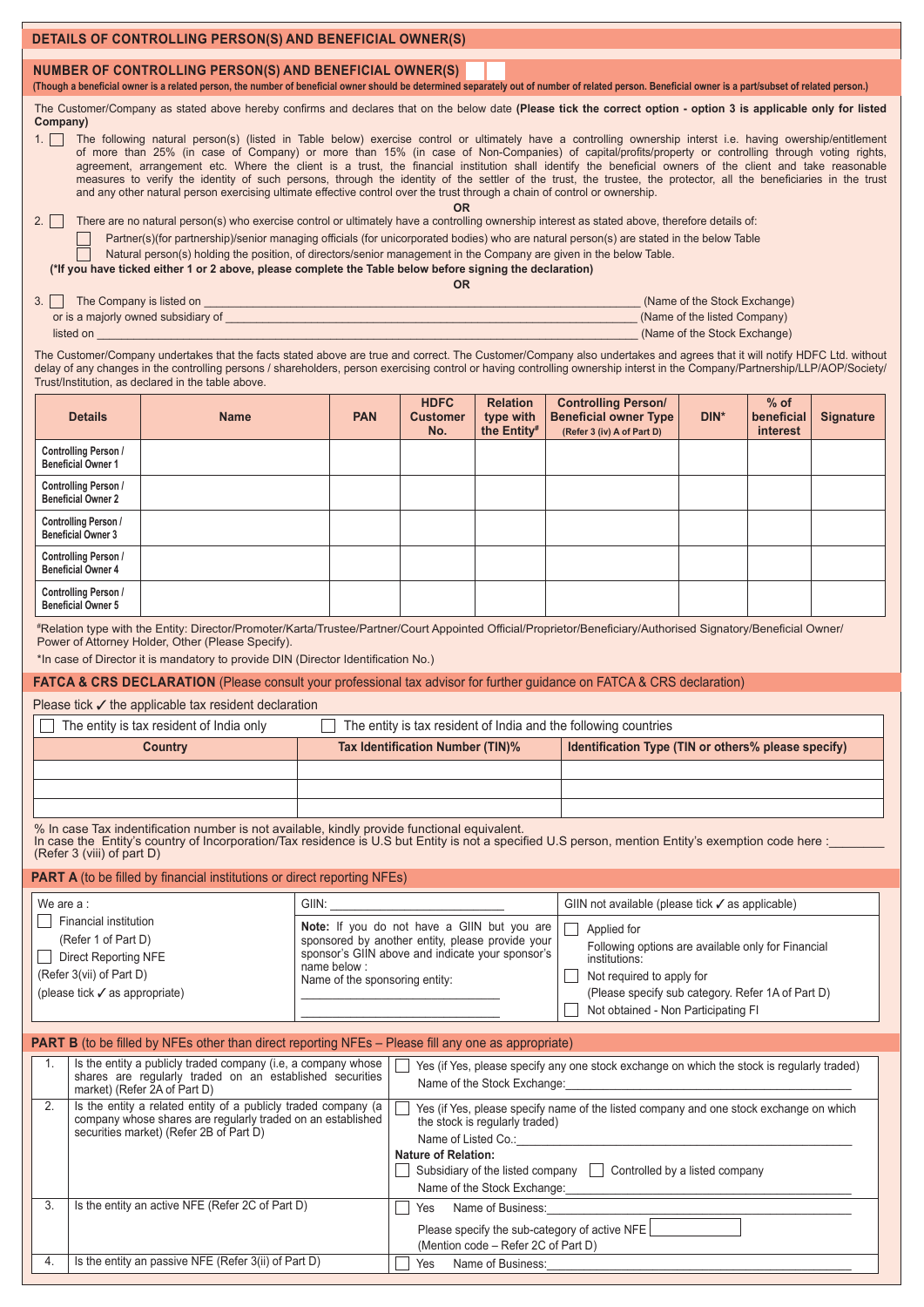## **FATCA & CRS – TERMS AND CONDITIONS:**

The Central Board of Direct Taxes has notified Rules 114F to 114H as part of the Income Tax Rules, 1962, which require Indian Financial Institutions to seek additional personal, tax and beneficial owner information and cer documentation from all our depositors. In relevant cases, information will have to be reported to tax authorities / appointed agencies. Towards compliance, we may also be required to provide information to any institutions for the purpose of ensuring appropriate withholding from the account or any proceeds in relation thereto.

Should there be any change in any information provided by you, please ensure you advise us promptly i.e within 30 days. If you have any questions about your tax residency, please contact your tax advisor. If any controllin a US citizen/ resident / Green Card Holder, please include United States in the foreign country information field alongwith the US Tax Identification Number.

It is mandatory to supply a TIN or functional equivalent if the country in which you are a tax resident issues such Identifiers. If no TIN is yet available or has not yet been issued, please provide an explanation and atta

| <b>DECLARATION:</b>                                                                                                                                                                                                                                                                                                                                                                                                                                                                                                                                                                                                                                                                                                                                                                                                                                                                                                                                                                                                                                                                                                                                                                                                                                                                                                                                                                                                                                                                                                                                                                                                     |                                                                                                                                                                                                                                                                                                                                                                                                                                                                                                                                                                                                                                                                                                                                                                                                                                                                                                                                                                                                                                                                                                                                                                      |                                        |  |                   |                                      |              |
|-------------------------------------------------------------------------------------------------------------------------------------------------------------------------------------------------------------------------------------------------------------------------------------------------------------------------------------------------------------------------------------------------------------------------------------------------------------------------------------------------------------------------------------------------------------------------------------------------------------------------------------------------------------------------------------------------------------------------------------------------------------------------------------------------------------------------------------------------------------------------------------------------------------------------------------------------------------------------------------------------------------------------------------------------------------------------------------------------------------------------------------------------------------------------------------------------------------------------------------------------------------------------------------------------------------------------------------------------------------------------------------------------------------------------------------------------------------------------------------------------------------------------------------------------------------------------------------------------------------------------|----------------------------------------------------------------------------------------------------------------------------------------------------------------------------------------------------------------------------------------------------------------------------------------------------------------------------------------------------------------------------------------------------------------------------------------------------------------------------------------------------------------------------------------------------------------------------------------------------------------------------------------------------------------------------------------------------------------------------------------------------------------------------------------------------------------------------------------------------------------------------------------------------------------------------------------------------------------------------------------------------------------------------------------------------------------------------------------------------------------------------------------------------------------------|----------------------------------------|--|-------------------|--------------------------------------|--------------|
| I/We certify that the information provided above is in accordance with section 285BA of the Income Tax Act, 1961 read with Rules 114F to 114H of the Income Tax Rules, 1962. I/We have not withheld any material information t<br>assessment/categorization of the account as a Reportable account or otherwise. I/We permit/authorise HDFC Ltd. to collect, store, communicate and process information relating to the Account and all transactions therein, by<br>of its affiliates wherever situated including sharing, transfer and disclosure between them and to the authorities in and/or outside India of any confidential information for compliance with any law or regulation whether d<br>my/our responsibility to educate myself/ourselves and to comply at all times with all relevant laws relating to reporting under section 285BA of the Act read with the Rules thereunder.<br>I/We hereby authorise HDFC Ltd. to search, download and store my KYC details from CERSAI Registry for the purpose of KYC compliance. I/We hereby declare that the details furnished above are true and correct to the best of<br>and belief and I/We undertake to inform you any changes therein, immediately. In case any of the above information is found to be false or untrue or misleading or misrepresenting, I/We am/are aware that I/We may be held li<br>consent to receiving information from Central KYC Registry through SMS/Email on the above registered number/email address. I/We also agree to furnish such information and/or documents as HDFC Ltd. may require from time to<br>with regulations. |                                                                                                                                                                                                                                                                                                                                                                                                                                                                                                                                                                                                                                                                                                                                                                                                                                                                                                                                                                                                                                                                                                                                                                      |                                        |  |                   |                                      |              |
| Name:                                                                                                                                                                                                                                                                                                                                                                                                                                                                                                                                                                                                                                                                                                                                                                                                                                                                                                                                                                                                                                                                                                                                                                                                                                                                                                                                                                                                                                                                                                                                                                                                                   |                                                                                                                                                                                                                                                                                                                                                                                                                                                                                                                                                                                                                                                                                                                                                                                                                                                                                                                                                                                                                                                                                                                                                                      |                                        |  | Signature:        |                                      |              |
| PAN:                                                                                                                                                                                                                                                                                                                                                                                                                                                                                                                                                                                                                                                                                                                                                                                                                                                                                                                                                                                                                                                                                                                                                                                                                                                                                                                                                                                                                                                                                                                                                                                                                    |                                                                                                                                                                                                                                                                                                                                                                                                                                                                                                                                                                                                                                                                                                                                                                                                                                                                                                                                                                                                                                                                                                                                                                      |                                        |  |                   |                                      |              |
| Name:                                                                                                                                                                                                                                                                                                                                                                                                                                                                                                                                                                                                                                                                                                                                                                                                                                                                                                                                                                                                                                                                                                                                                                                                                                                                                                                                                                                                                                                                                                                                                                                                                   |                                                                                                                                                                                                                                                                                                                                                                                                                                                                                                                                                                                                                                                                                                                                                                                                                                                                                                                                                                                                                                                                                                                                                                      |                                        |  |                   |                                      |              |
| PAN:                                                                                                                                                                                                                                                                                                                                                                                                                                                                                                                                                                                                                                                                                                                                                                                                                                                                                                                                                                                                                                                                                                                                                                                                                                                                                                                                                                                                                                                                                                                                                                                                                    |                                                                                                                                                                                                                                                                                                                                                                                                                                                                                                                                                                                                                                                                                                                                                                                                                                                                                                                                                                                                                                                                                                                                                                      |                                        |  | Signature:        |                                      |              |
| Name:                                                                                                                                                                                                                                                                                                                                                                                                                                                                                                                                                                                                                                                                                                                                                                                                                                                                                                                                                                                                                                                                                                                                                                                                                                                                                                                                                                                                                                                                                                                                                                                                                   |                                                                                                                                                                                                                                                                                                                                                                                                                                                                                                                                                                                                                                                                                                                                                                                                                                                                                                                                                                                                                                                                                                                                                                      |                                        |  |                   |                                      |              |
| PAN:                                                                                                                                                                                                                                                                                                                                                                                                                                                                                                                                                                                                                                                                                                                                                                                                                                                                                                                                                                                                                                                                                                                                                                                                                                                                                                                                                                                                                                                                                                                                                                                                                    |                                                                                                                                                                                                                                                                                                                                                                                                                                                                                                                                                                                                                                                                                                                                                                                                                                                                                                                                                                                                                                                                                                                                                                      |                                        |  | Signature:        |                                      |              |
| Date: <sub>—</sub>                                                                                                                                                                                                                                                                                                                                                                                                                                                                                                                                                                                                                                                                                                                                                                                                                                                                                                                                                                                                                                                                                                                                                                                                                                                                                                                                                                                                                                                                                                                                                                                                      |                                                                                                                                                                                                                                                                                                                                                                                                                                                                                                                                                                                                                                                                                                                                                                                                                                                                                                                                                                                                                                                                                                                                                                      |                                        |  |                   |                                      |              |
| <b>Attestation/For Office Use Only</b><br><b>Documents Received</b>                                                                                                                                                                                                                                                                                                                                                                                                                                                                                                                                                                                                                                                                                                                                                                                                                                                                                                                                                                                                                                                                                                                                                                                                                                                                                                                                                                                                                                                                                                                                                     | <b>Certified Copies</b>                                                                                                                                                                                                                                                                                                                                                                                                                                                                                                                                                                                                                                                                                                                                                                                                                                                                                                                                                                                                                                                                                                                                              | Scan Sr. No.                           |  |                   | <b>Applicaton Type</b><br><b>New</b> | Update       |
|                                                                                                                                                                                                                                                                                                                                                                                                                                                                                                                                                                                                                                                                                                                                                                                                                                                                                                                                                                                                                                                                                                                                                                                                                                                                                                                                                                                                                                                                                                                                                                                                                         |                                                                                                                                                                                                                                                                                                                                                                                                                                                                                                                                                                                                                                                                                                                                                                                                                                                                                                                                                                                                                                                                                                                                                                      | <b>KYC VERIFICATION CARRIED OUT BY</b> |  |                   | <b>INSTITUTION DETAILS</b>           |              |
|                                                                                                                                                                                                                                                                                                                                                                                                                                                                                                                                                                                                                                                                                                                                                                                                                                                                                                                                                                                                                                                                                                                                                                                                                                                                                                                                                                                                                                                                                                                                                                                                                         |                                                                                                                                                                                                                                                                                                                                                                                                                                                                                                                                                                                                                                                                                                                                                                                                                                                                                                                                                                                                                                                                                                                                                                      |                                        |  | Name:             | <b>HOUSING DEVELOPMENT FINANCE</b>   |              |
|                                                                                                                                                                                                                                                                                                                                                                                                                                                                                                                                                                                                                                                                                                                                                                                                                                                                                                                                                                                                                                                                                                                                                                                                                                                                                                                                                                                                                                                                                                                                                                                                                         |                                                                                                                                                                                                                                                                                                                                                                                                                                                                                                                                                                                                                                                                                                                                                                                                                                                                                                                                                                                                                                                                                                                                                                      |                                        |  |                   | <b>CORPORATION LIMITED</b>           |              |
|                                                                                                                                                                                                                                                                                                                                                                                                                                                                                                                                                                                                                                                                                                                                                                                                                                                                                                                                                                                                                                                                                                                                                                                                                                                                                                                                                                                                                                                                                                                                                                                                                         |                                                                                                                                                                                                                                                                                                                                                                                                                                                                                                                                                                                                                                                                                                                                                                                                                                                                                                                                                                                                                                                                                                                                                                      |                                        |  | Code: _ IN2294    |                                      |              |
|                                                                                                                                                                                                                                                                                                                                                                                                                                                                                                                                                                                                                                                                                                                                                                                                                                                                                                                                                                                                                                                                                                                                                                                                                                                                                                                                                                                                                                                                                                                                                                                                                         |                                                                                                                                                                                                                                                                                                                                                                                                                                                                                                                                                                                                                                                                                                                                                                                                                                                                                                                                                                                                                                                                                                                                                                      |                                        |  | Institution stamp |                                      |              |
| Date                                                                                                                                                                                                                                                                                                                                                                                                                                                                                                                                                                                                                                                                                                                                                                                                                                                                                                                                                                                                                                                                                                                                                                                                                                                                                                                                                                                                                                                                                                                                                                                                                    |                                                                                                                                                                                                                                                                                                                                                                                                                                                                                                                                                                                                                                                                                                                                                                                                                                                                                                                                                                                                                                                                                                                                                                      |                                        |  |                   |                                      |              |
| Employee signature                                                                                                                                                                                                                                                                                                                                                                                                                                                                                                                                                                                                                                                                                                                                                                                                                                                                                                                                                                                                                                                                                                                                                                                                                                                                                                                                                                                                                                                                                                                                                                                                      |                                                                                                                                                                                                                                                                                                                                                                                                                                                                                                                                                                                                                                                                                                                                                                                                                                                                                                                                                                                                                                                                                                                                                                      |                                        |  |                   |                                      | G161/03/21/- |
| PART D: FATCA & CRS - INSTRUCTIONS AND DEFINITIONS: (Refer Rule 114F of Income Tax Rules, 1962)                                                                                                                                                                                                                                                                                                                                                                                                                                                                                                                                                                                                                                                                                                                                                                                                                                                                                                                                                                                                                                                                                                                                                                                                                                                                                                                                                                                                                                                                                                                         |                                                                                                                                                                                                                                                                                                                                                                                                                                                                                                                                                                                                                                                                                                                                                                                                                                                                                                                                                                                                                                                                                                                                                                      |                                        |  |                   |                                      |              |
| 1. Financial Institution (FI)<br>The term FI means any financial institution that is a Depository Institution, Custodial Institution, Investment Entity or Specified Insurance company, as defined.<br>(ii)<br>Investment entity is any entity:<br>$\bullet$<br>futures trading; or<br>(ii)<br>(iii)                                                                                                                                                                                                                                                                                                                                                                                                                                                                                                                                                                                                                                                                                                                                                                                                                                                                                                                                                                                                                                                                                                                                                                                                                                                                                                                    | Depository institution: is an entity that accepts deposits in the ordinary course of banking or similar business.<br>Custodial institution: is an entity that holds as a substantial portion of its business, holds financial assets for the account of others and where it's income attributale to holding financial assets and related financial<br>services equals or exceeds 20 percent of the entity's gross income during the shorter of -<br>The three financial years preceding the year in which determination is made; or<br>The period during which the entity has been in existence, whichever is less.<br>That primarily conducts a business or operates for or on behalf of a customer for any of the following activities or operations for or on behalf of a customer<br>Trading in money market instruments (cheques, bills, certificates of deposit, derivatives, etc.); foreign exchange; exchange, interest rate and index instruments; transferable securities; or commodity<br>Individual and collective portfolio management; or<br>Investing, administering or managing funds, money or financial asset or money on behalf of other persons; |                                        |  |                   |                                      |              |
|                                                                                                                                                                                                                                                                                                                                                                                                                                                                                                                                                                                                                                                                                                                                                                                                                                                                                                                                                                                                                                                                                                                                                                                                                                                                                                                                                                                                                                                                                                                                                                                                                         | The gross income of which is primarily attributable to investing, reinvesting, or trading in financial assets, if the entity is managed by another entity that is a depository institution, a custodial institution, a<br>specified insurance company, or an investment entity described above.                                                                                                                                                                                                                                                                                                                                                                                                                                                                                                                                                                                                                                                                                                                                                                                                                                                                      |                                        |  |                   |                                      |              |
| Contract or an Annuity Contract.<br>1A FI's not required to apply for GIIN:                                                                                                                                                                                                                                                                                                                                                                                                                                                                                                                                                                                                                                                                                                                                                                                                                                                                                                                                                                                                                                                                                                                                                                                                                                                                                                                                                                                                                                                                                                                                             | An entity is treated as primarily conducting as a business one or more of the 3 activities described above, or an entity's gross income is primarily attributable to investing, reinvesting, or trading in financial<br>assets of the entity's gross income attributable to the relevant activities equals or exceeds 50 percent of the entity's gross income during the shorter of :<br>The three-year period ending on 31 March of the year preceding the year in which the determination is made; or<br>The period during which the entity has been in existence.<br>The term "Investment Entity" does not include an entity that is an active non-financial entity as per codes 03, 04, 05 and 06 (refer point 2c.)<br>Specified Insurance Company: Entity that is an insurance company (or the holding company of an insurance company) that issues, or is obligated to make payments with respect to, a Cash Value Insurance                                                                                                                                                                                                                                   |                                        |  |                   |                                      |              |
| Code<br>Sub-category                                                                                                                                                                                                                                                                                                                                                                                                                                                                                                                                                                                                                                                                                                                                                                                                                                                                                                                                                                                                                                                                                                                                                                                                                                                                                                                                                                                                                                                                                                                                                                                                    |                                                                                                                                                                                                                                                                                                                                                                                                                                                                                                                                                                                                                                                                                                                                                                                                                                                                                                                                                                                                                                                                                                                                                                      |                                        |  |                   |                                      |              |
| $\mathbf 1$                                                                                                                                                                                                                                                                                                                                                                                                                                                                                                                                                                                                                                                                                                                                                                                                                                                                                                                                                                                                                                                                                                                                                                                                                                                                                                                                                                                                                                                                                                                                                                                                             | Governmental Entity, International Organization or Central Bank                                                                                                                                                                                                                                                                                                                                                                                                                                                                                                                                                                                                                                                                                                                                                                                                                                                                                                                                                                                                                                                                                                      |                                        |  |                   |                                      |              |
| 2                                                                                                                                                                                                                                                                                                                                                                                                                                                                                                                                                                                                                                                                                                                                                                                                                                                                                                                                                                                                                                                                                                                                                                                                                                                                                                                                                                                                                                                                                                                                                                                                                       | Treaty Qualified Retirement Fund; a Broad Participation Retirement Fund; a Narrow Participation Retirement Fund; or a Pension Fund of a Governmental Entity,<br>International Organization or Central Bank                                                                                                                                                                                                                                                                                                                                                                                                                                                                                                                                                                                                                                                                                                                                                                                                                                                                                                                                                           |                                        |  |                   |                                      |              |

3 | Non-public fund of the armed forces, an employees' state insurance fund, a gratuity fund or a provident fund

4 Entity is an Indian FI solely because it is an investment entity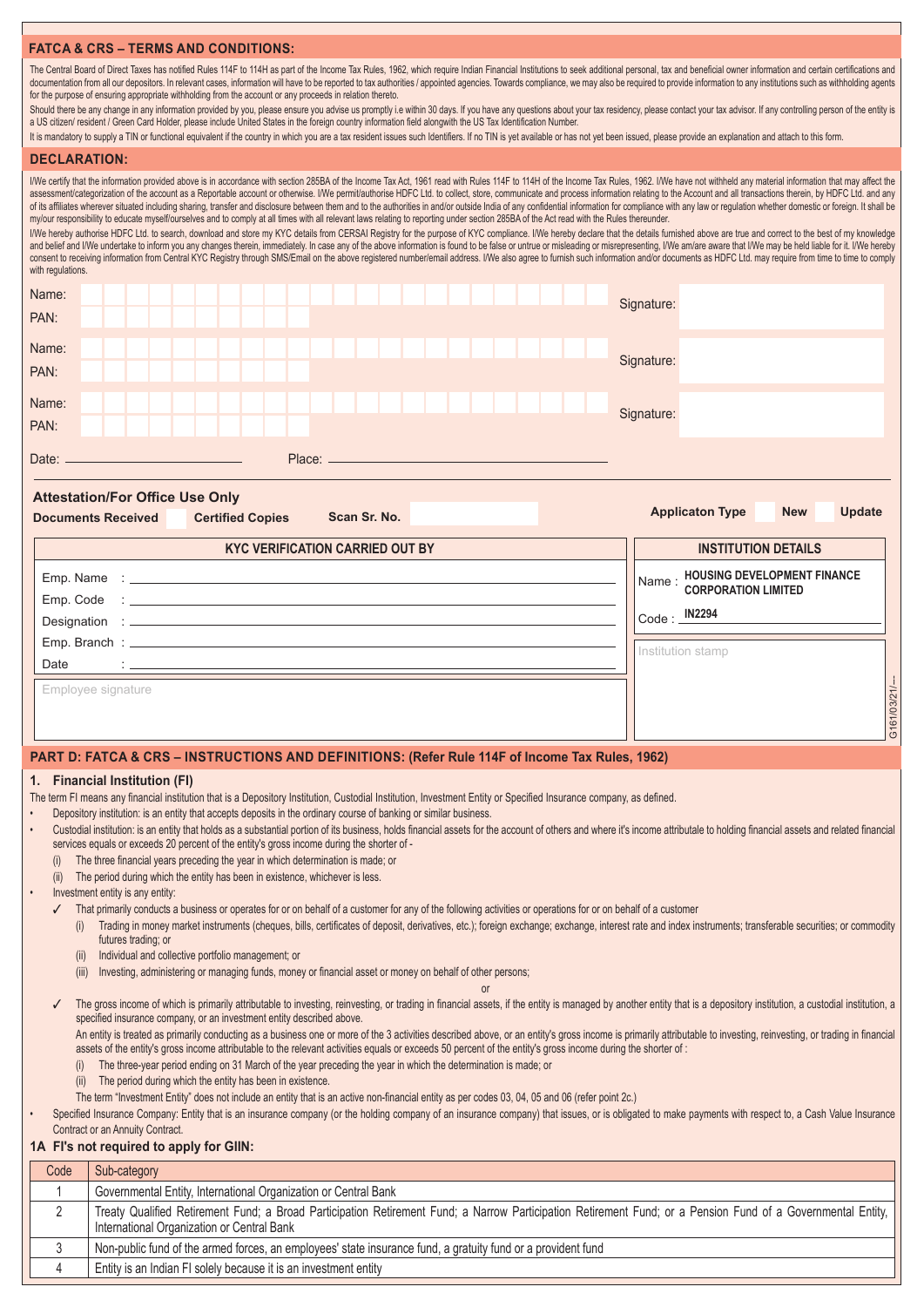| Code           | Sub-category                                                                                                                                                                                                                                                                                                                                                                                                                                                                                             |
|----------------|----------------------------------------------------------------------------------------------------------------------------------------------------------------------------------------------------------------------------------------------------------------------------------------------------------------------------------------------------------------------------------------------------------------------------------------------------------------------------------------------------------|
| 5              | Qualified credit card issuer                                                                                                                                                                                                                                                                                                                                                                                                                                                                             |
| 6              | Investment Advisors, Investment Managers& Executing Brokers                                                                                                                                                                                                                                                                                                                                                                                                                                              |
| $\overline{7}$ | Exempt collective investment vehicle                                                                                                                                                                                                                                                                                                                                                                                                                                                                     |
| 8              | Indian Trust where the trustee is a reporting financial institution                                                                                                                                                                                                                                                                                                                                                                                                                                      |
| 9              | FI with a local client base                                                                                                                                                                                                                                                                                                                                                                                                                                                                              |
| 10             | Non-registering local banks                                                                                                                                                                                                                                                                                                                                                                                                                                                                              |
| 11             | FFI with only Low-Value Accounts                                                                                                                                                                                                                                                                                                                                                                                                                                                                         |
| 12             | Sponsored investment entity and controlled foreign corporation                                                                                                                                                                                                                                                                                                                                                                                                                                           |
| 13             | Sponsored, Closely Held Investment Vehicle                                                                                                                                                                                                                                                                                                                                                                                                                                                               |
| 14             | Owner Documented FFI (Please provide FFI owner reporting statement and Auditors Letter with required details as mentioned in Form W8 BEN E)                                                                                                                                                                                                                                                                                                                                                              |
| 2.             | Non-financial entity (NFE) - Entity that is not a financial institution                                                                                                                                                                                                                                                                                                                                                                                                                                  |
|                | Types of NFEs that are regarded as excluded NFE are:                                                                                                                                                                                                                                                                                                                                                                                                                                                     |
|                | a. Publicly traded company (listed company)                                                                                                                                                                                                                                                                                                                                                                                                                                                              |
|                | A company is publicly traded if its stock are regularly traded on one or more established securities markets                                                                                                                                                                                                                                                                                                                                                                                             |
|                | (Established securities market means an exchange that is officially recognized and supervised by a governmental authority in which the securities                                                                                                                                                                                                                                                                                                                                                        |
|                | market is located and that has a meaningful annual value of shares traded on the exchange)                                                                                                                                                                                                                                                                                                                                                                                                               |
|                | b. Related entity of a publicly traded company                                                                                                                                                                                                                                                                                                                                                                                                                                                           |
|                | The NFE is a related entity of an entity whose shares are regularly traded on an established securities market;                                                                                                                                                                                                                                                                                                                                                                                          |
| C.             | Active NFE : (is any one of the following):                                                                                                                                                                                                                                                                                                                                                                                                                                                              |
| Code           | Sub-category                                                                                                                                                                                                                                                                                                                                                                                                                                                                                             |
| $\mathbf{1}$   | Less than 50 percent of the NFE's gross income for the preceding financial year is passive income and less than 50 percent of the assets held by the NFE during the                                                                                                                                                                                                                                                                                                                                      |
|                | preceding financial year are assets that produce or are held for the production of passive income;                                                                                                                                                                                                                                                                                                                                                                                                       |
| 2              | The NFE is a Governmental Entity, an International Organization, a Central Bank, or an entity wholly owned by one or more of the foregoing;                                                                                                                                                                                                                                                                                                                                                              |
| 3              | Substantially all of the activities of the NFE consist of holding (in whole or in part) the outstanding stock of, or providing financing and services to, one or more subsidiaries that                                                                                                                                                                                                                                                                                                                  |
|                | engage in trades or businesses other than the business of a Financial Institution, except that an entity shall not qualify for this status if the entity functions as an investment<br>fund, such as a private equity fund, venture capital fund, leveraged buyout fund, or any investment vehicle whose purpose is to acquire or fund companies and then hold                                                                                                                                           |
|                | interests in those companies as capital assets for investment purposes;                                                                                                                                                                                                                                                                                                                                                                                                                                  |
| 4              | The NFE is not yet operating a business and has no prior operating history, but is investing capital into assets with the intent to operate a business other than that of a                                                                                                                                                                                                                                                                                                                              |
|                | Financial Institution, provided that the NFE shall not qualify for this exception after the date that is 24 months after the date of the initial organization of the NFE;                                                                                                                                                                                                                                                                                                                                |
| 5              | The NFE was not a Financial Institution in the past five years, and is in the process of liquidating its assets or is reorganizing with the intent to continue or recommence<br>operations in a business other than that of a Financial Institution;                                                                                                                                                                                                                                                     |
| 6              | The NFE primarily engages in financing and hedging transactions with, or for, Related Entities that are not Financial Institutions, and does not provide financing or hedging<br>services to any Entity that is not a Related Entity, provided that the group of any such Related Entities is primarily engaged in a business other than that of a Financial<br>Institution;                                                                                                                             |
| $\overline{7}$ | Any NFE that fulfills all of the following requirements:                                                                                                                                                                                                                                                                                                                                                                                                                                                 |
|                | It is established and operated in India exclusively for religious, charitable, scientific, artistic, cultural, athletic, or educational purposes; or it is established and operated<br>in India and it is a professional organization, business league, chamber of commerce, labor organization, agricultural or horticultural organization, civic league or an<br>organization operated exclusively for the promotion of social welfare;                                                                |
|                | It is exempt from income tax in India;<br>$\bullet$                                                                                                                                                                                                                                                                                                                                                                                                                                                      |
|                | It has no shareholders or members who have a proprietary or beneficial interest in its income or assets;<br>$\bullet$                                                                                                                                                                                                                                                                                                                                                                                    |
|                | The applicable laws of the NFE's country or territory of residence or the NFE's formation documents do not permit any income or assets of the NFE to be distributed to,<br>$\bullet$<br>or applied for the benefit of, a private person or non-charitable Entity other than pursuant to the conduct of the NFE's charitable activities, or as payment of reasonable<br>compensation for services rendered, or as payment representing the fair market value of property which the NFE has purchased; and |
|                | The applicable laws of the NFE's country or territory of residence or the NFE's formation documents require that, upon the NFE's liquidation or dissolution, all of its<br>$\bullet$                                                                                                                                                                                                                                                                                                                     |
|                | assets be distributed to a governmental entity or other non-profit organization, or escheat to the government of the NFE's country or territory of residence or any<br>political subdivision thereof.                                                                                                                                                                                                                                                                                                    |
|                | Explanation.- For the purpose of this sub-clause, the following shall be treated as fulfilling the criteria provided in the said sub-clause, namely:-                                                                                                                                                                                                                                                                                                                                                    |
|                | (I) an Investor Protection Fund referred to in clause (23EA);                                                                                                                                                                                                                                                                                                                                                                                                                                            |
|                | (II) a Credit Guarantee Fund Trust for Small Industries referred to in clause 23EB; and                                                                                                                                                                                                                                                                                                                                                                                                                  |
|                | (III) an Investor Protection Fund referred to in clause (23EC), of section 10 of Income Tax Act, 1961.                                                                                                                                                                                                                                                                                                                                                                                                   |
| 3.             | <b>Other definitions:</b>                                                                                                                                                                                                                                                                                                                                                                                                                                                                                |
| (i)            | <b>Related entity</b>                                                                                                                                                                                                                                                                                                                                                                                                                                                                                    |
|                | An entity is a 'related entity' of another entity if either entity controls the other entity, or the two entities are under common control For this purpose, control                                                                                                                                                                                                                                                                                                                                     |
|                | includes direct or indirect ownership of more than 50% of the votes and value in an entity.                                                                                                                                                                                                                                                                                                                                                                                                              |
|                | (ii) Passive NFE                                                                                                                                                                                                                                                                                                                                                                                                                                                                                         |
|                | The term passive NFE means                                                                                                                                                                                                                                                                                                                                                                                                                                                                               |
|                | (1) Any non-financial entity which is not an active non-financial entity                                                                                                                                                                                                                                                                                                                                                                                                                                 |
|                | (2) An investment entity described in sub-clause (B) of clause (c) of the Explanation to clause (3), which is not located in any of the jurisdictions specified<br>by the Central Board of Direct Taxes in this behalf (Refer 3(ix) of Part D for notified jurisdiction)                                                                                                                                                                                                                                 |
|                | (3) Not a withholding foreign partnership or withholding foreign trust                                                                                                                                                                                                                                                                                                                                                                                                                                   |
|                | (Note: Foreign persons having controlling interest in a passive NFE are liable to be reported for tax information compliance purposes)                                                                                                                                                                                                                                                                                                                                                                   |
|                | (iii) Passive income<br>The term passive income includes income by way of:                                                                                                                                                                                                                                                                                                                                                                                                                               |
|                | (1) Dividends,                                                                                                                                                                                                                                                                                                                                                                                                                                                                                           |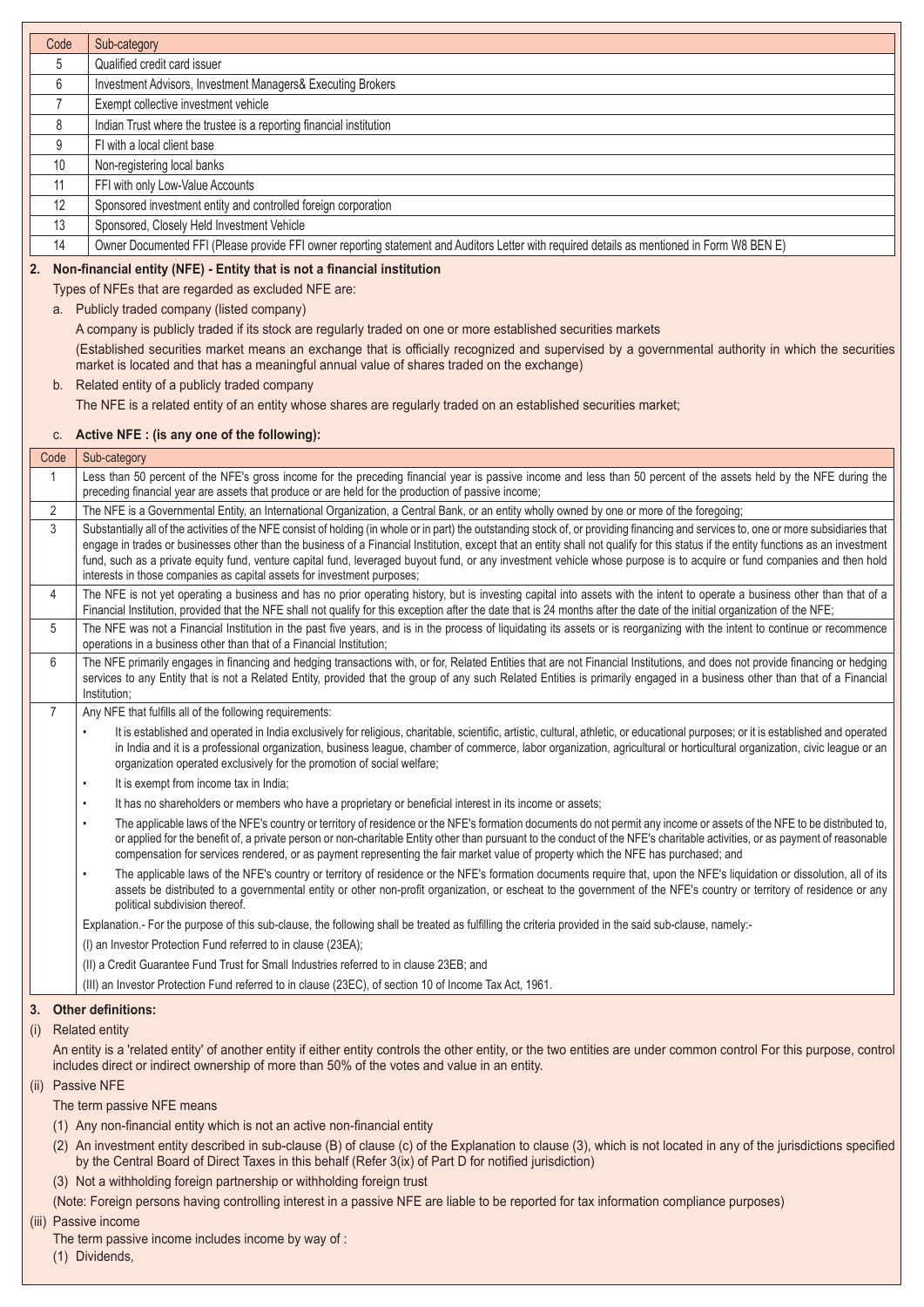- (2) Interest
- (3) Income equivalent to interest,
- (4) Rents and royalties, other than rents and royalties derived in the active conduct of a business conducted, at least in part, by employees of the NFE (5) Annuities
- (6) The excess of gains over losses from the sale or exchange of financial assets that gives rise to passive income
- (7) The excess of gains over losses from transactions (including futures, forwards, options and similar transactions) in any financial assets,
- (8) The excess of foreign currency gains over foreign currency losses
- (9) Net income from swaps
- (10)Amounts received under cash value insurance contracts

But passive income will not include, in case of a non-financial entity that regularly acts as a dealer in financial assets, any income from any transaction entered into in the ordinary course of such dealer's business as such a dealer.

(iv) Controlling persons

Controlling persons are natural persons who exercise control over an entity and includes a beneficial owner under sub-rule (3) of rule 9 of the Prevention of Money-Laundering (Maintenance of Records) Rules, 2005.In the case of a trust, the controlling person means the settlor, the trustees, the protector (if any), the beneficiaries or class of beneficiaries, and any other natural person exercising ultimate effective control over the trust. In the case of a legal arrangement other than a trust, controlling person means persons in equivalent or similar positions.

Pursuant to guidelines on identification of Beneficial Ownership issued by Reserve Bank of India vide Master Direction DBR.AML. BC.No.81/14.01.001/2015-16 as amended from time to time, persons (other than Individuals) are required to provide details of Beneficial Owner(s) ('BO').

Accordingly, the Beneficial Owner means 'Natural Person', who, whether acting alone or together, or through one or more juridical person, exercises control through ownership or who ultimately has a controlling ownership interest of / entitlements to:

(1) More than 25% of shares or capital or profits of the juridical person, where the juridical person is a company;

(2) More than 15% of the capital or profits of the juridical person, where the juridical person is a partnership; or

(3) More than 15% of the property or capital or profits of the juridical person, where the juridical person is an unincorporated association or body of individuals. Where the client is a trust, the financial institution shall identify the beneficial owners of the client and take reasonable measures to verify the identity of such persons, through the identity of the settler of the trust, the trustee, the protector, all the beneficiaries in the trust and any other natural person exercising ultimate effective control over the trust through a chain of control or ownership.

#### **(A) Controlling Person Type:**

| Code | Sub-category                                | Code | Sub-category                                         |
|------|---------------------------------------------|------|------------------------------------------------------|
|      | CP of legal person-ownership                | 8    | CP of legal arrangement-trust-other                  |
| 2    | CP of legal person-other means              | 9    | CP of legal arrangement-Other-settlor equivalent     |
| 3    | CP of legal person-senior managing official | 10   | CP of legal arrangement-Other-trustee equivalent     |
|      | CP of legal arrangement-trust-settlor       | 11   | CP of legal arrangement-Other-protector equivalent   |
| 5    | CP of legal arrangement-trust-trustee       | 12   | CP of legal arrangement-Other-beneficiary equivalent |
| 6    | CP of legal arrangement-trust-protector     | 13   | CP of legal arrangement-Other-other equivalent       |
|      | CP of legal arrangement-trust-beneficiary   | 14   | CP - unknown                                         |

(v) Specified U.S. person – A U.S person other than the following:

- (1) a corporation the stock of which is regularly traded on one or more established securities markets;
- (2) any corporation that is a member of the same expanded affiliated group, as defined in section 1471(e)(2) of the U.S. Internal Revenue Code, as a corporation described in clause (i);
- (3) the United States or any wholly owned agency or instrumentality thereof;
- (4) any State of the United States, any U.S. Territory, any political subdivision of any of the foregoing, or any wholly owned agency or instrumentality of any one or more of the foregoing;
- (5) any organization exempt from taxation under section 501(a) of the U.S. Internal Revenue Code or an individual retirement plan as defined in section 7701(a)(37) of the U.S. Internal Revenue Code;
- (6) any bank as defined in section 581 of the U.S. Internal Revenue Code;
- (7) any real estate investment trust as defined in section 856 of the U.S. Internal Revenue Code;
- (8) any regulated investment company as defined in section 851 of the U.S. Internal Revenue Code or any entity registered with the U.S. Securities and Exchange Commission under the Investment Company Act of 1940 (15 U.S.C. 80a-64);
- (9) any common trust fund as defined in section 584(a) of the U.S. Internal Revenue Code;
- (10) any trust that is exempt from tax under section 664(c) of the U.S. Internal Revenue Code or that is described in section 4947(a)(1) of the U.S. Internal Revenue Code;
- (11) a dealer in securities, commodities, or derivative financial instruments (including notional principal contracts, futures, forwards, and options) that is registered as such under the laws of the United States or any State;
- (12) a broker as defined in section 6045(c) of the U.S. Internal Revenue Code; or
- (13) any tax-exempt trust under a plan that is described in section 403(b) or section 457(g) of the U.S. Internal Revenue Code.

#### (vi) Owner documented FFI

- An FFI meets the following requirements:
- (a) The FFI is an FFI solely because it is an investment entity;
- (b) The FFI is not owned by or related to any FFI that is a depository institution, custodial institution, or specified insurance company;
- (c) The FFI does not maintain a financial account for any non participating FFI;
- (d) The FFI provides the designated withholding agent with all of the documentation and agrees to notify the withholding agent if there is a change in circumstances; and
- (e) The designated withholding agent agrees to report to the IRS (or, in the case of a reporting Model 1 IGA, to the relevant foreign government or agency thereof) all of the information described in or (as appropriate) with respect to any specified U.S. persons and (2). Notwithstanding the previous sentence, the designated withholding agent is not required to report information with respect to an indirect owner of the FFI that holds its interest through a participating FFI, a deemed-compliant FFI (other than an owner-documented FFI), an entity that is a U.S. person,an exempt beneficial owner, or an excepted NFE.

#### (vii) Direct reporting NFE

A direct reporting NFE means a NFE that elects to report information about its direct or indirect substantial U.S. owners to the IRS.